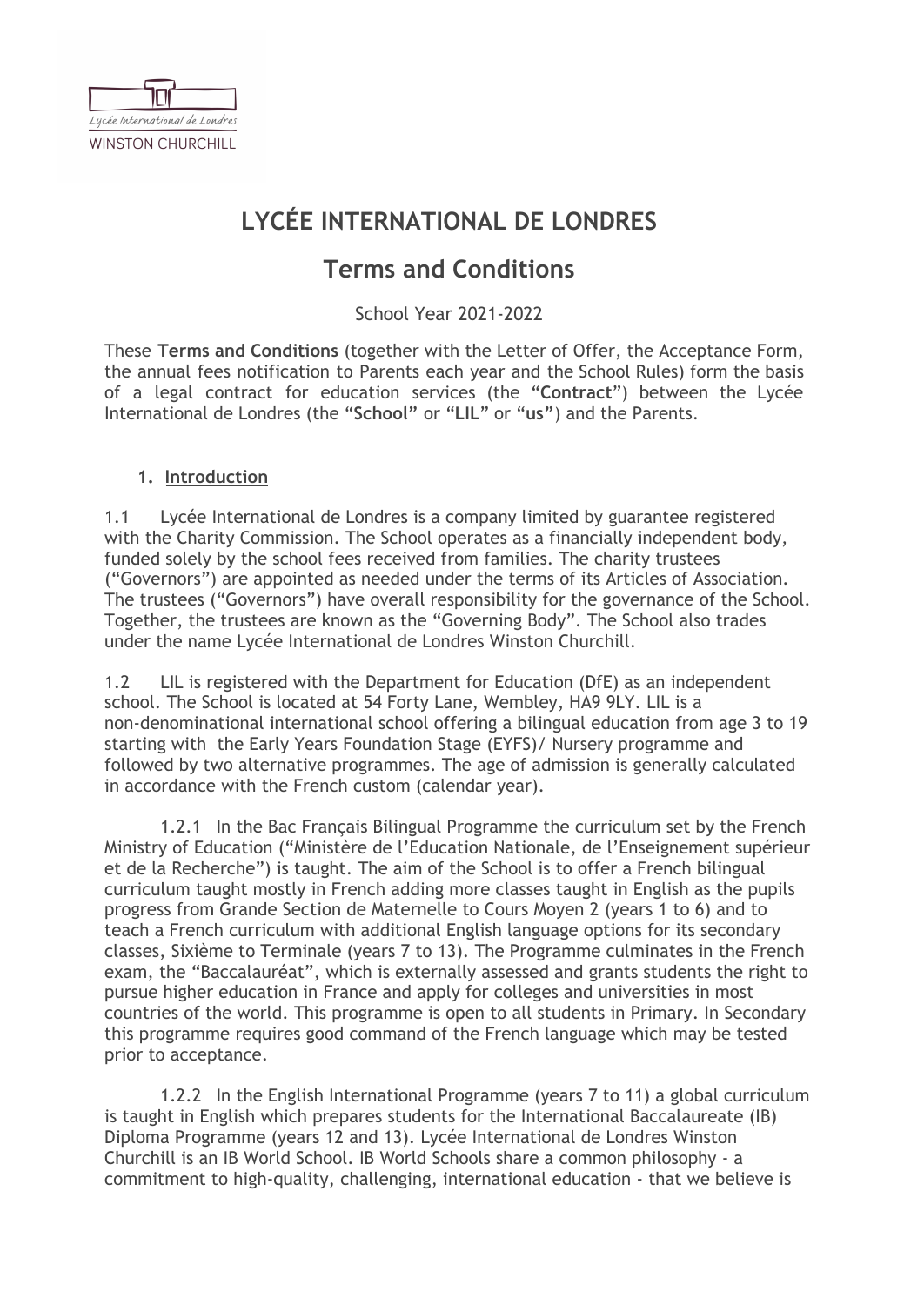important to our students. For further information about the IB and its programmes, visit [www.ibo.org](http://www.ibo.org/). LIL welcomed its first IB DP students to Year 12 in September 2019.

1.2.3 The Early Years/Nursery programme is delivered in English and French simultaneously.

1.3 LIL is an "*établissement partenaire*" within the AEFE network.

1.4 The **Head** is the person appointed by the Governing Body to be responsible for the day-to-day management of the School.

The "**COO"** shall mean the School's Chief Operating Officer.

1.5 The "**Parents**" means any person who has signed the acceptance form. The Parents are legally responsible, jointly and severally, for complying with their obligations under these Terms and Conditions. Parents or persons responsible for a child are expected to communicate with each other and reach an agreement about their child. The School will be entitled to accept instructions from either parent without reference to the other (special dispositions can be put in place in the case of parents who are separated). Fees payable by a third party (for example an employer, grandparent or step-parent without parental authority) will be subject to a separate agreement between the School, the Parent and the third party. Please see also clause 8.3.

1.6 **Parental responsibility:** those who have parental responsibility (ie legal responsibility for the child) are entitled to receive relevant information concerning the child, whether or not they are party to this contract, unless a court order has been made to the contrary, or there are other reasons which justify withholding information to safeguard the best interests and welfare of the child.

1.7 **Student**: means the child named in the acceptance form.

# **2. School Rules ('Charte de vie scolaire' and 'Parent/Carer Code of Conduct')**

2.1 The School Rules, which may be amended from time to time, are provided to Students and Parents each year and are available on the School's website.

2.2 It is a condition of remaining at the School that the Student and the parent(s)/carer(s) comply with the School Rules, including the Parent/Carer Code of Conduct.

2.3 The School reserves the right, subject to applicable data protection legislation, to monitor the Student's email communication (at his or her school email address) and internet use for the purpose of ensuring compliance with the School Rules.

# **3. School's website policies**

3.1 The School's website contains a number of policies which are available for Parents to read, including the School's Complaints Policy. The purpose of the School's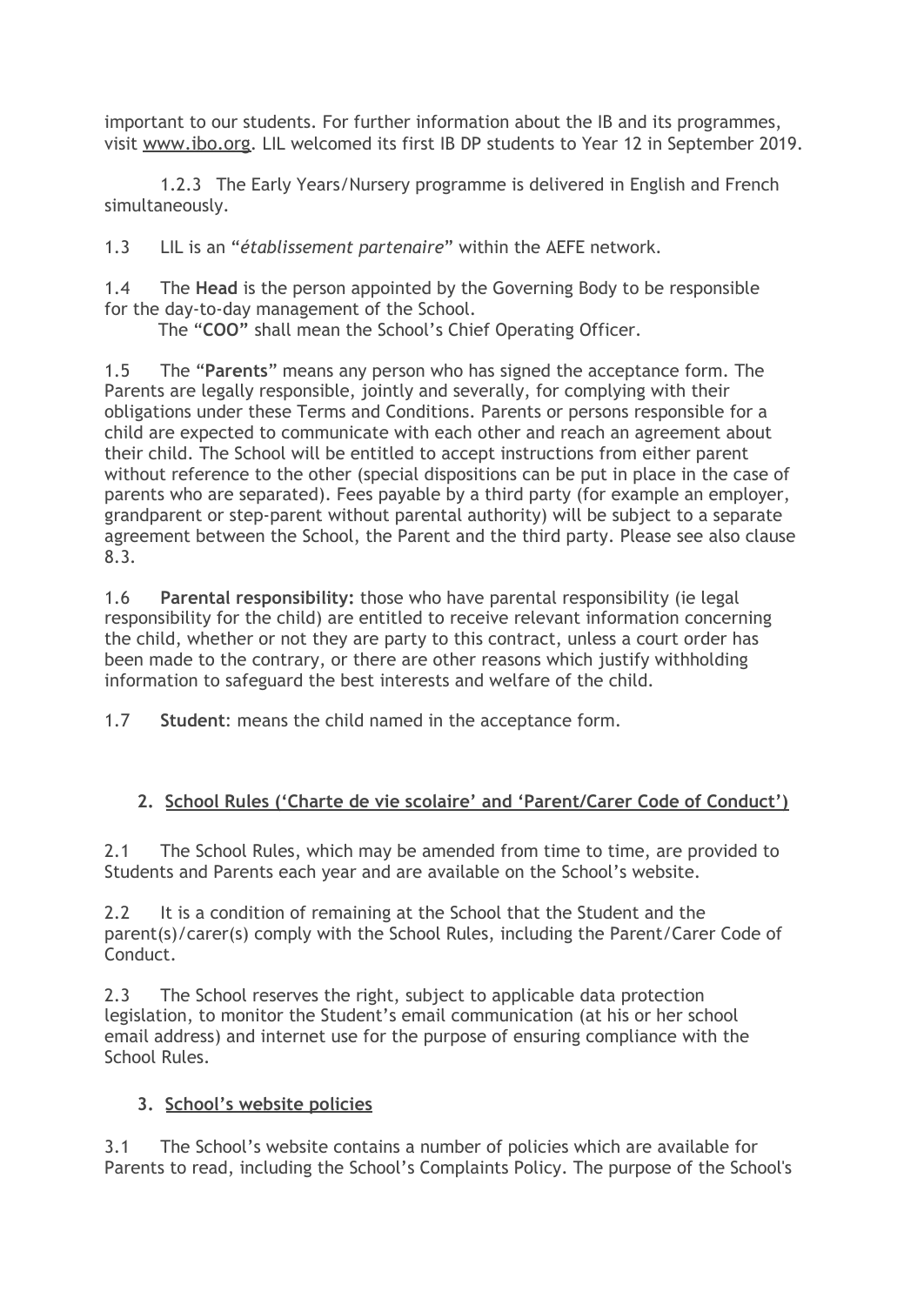website and the policies therein is to clarify the School's organisation and rules and inform Parents. The School's Privacy Notice is included with these policies. Although this information is correct at the time of publication, there could be changes affecting any of the matters dealt with in the website. With the exception of the School's Anti-Bullying Policy (see below, 3.2), the policies do not form part of the contract between the Parent and the School.

3.2 We consider that every member of the School should feel valued and respected, and that each person should be treated fairly and well. Bullying, harassment, victimisation, intimidation and discrimination will not be tolerated. The School's anti-bullying policy forms part of these Terms and Conditions. The School applies the Equality Act 2010 and expects the same of the School community.

## **4. "Plan Ecole" relating to the movement of Students between French "homologués" schools in London**

4.1 As an *École homologuée*, LIL participates in, and respects the agreement of the 'Plan Ecole'.

# **5. Application for places and admission**

5.1 **Equality**: The School is a day school for students from age 3-19 (EYFS to year 13). The School welcomes staff and students from many different ethnic groups, backgrounds and beliefs. Human rights and freedoms are respected. The School expects all members of the School (whether adults or children) to enjoy a safe and welcoming environment where they are able to achieve success irrespective of their nationality or ethnic background. LIL will comply with its legal and moral responsibilities under equality legislation in order to accommodate the needs of applicants and students who have disabilities for which, after reasonable adjustments, we can cater adequately.

5.2 Application for a place should be made electronically through the School's website. **Before commencing with your application, please check that your child is entitled to reside in the UK**. Pre-registration for places in the next academic year opens in the Autumn and the school accepts applications all year round, depending on the availability of places. Details of dates are published on the School's website. Applications will be considered in accordance with LIL's Admissions Policy.

5.3 Applicants will be considered as candidates for admission and entry to the School when Parents have completed the electronic application form online, and when they have paid the **non-refundable** pre-application fee of £100. Admission will be subject to the availability of a place and the Student and Parent satisfying the admission requirements at the relevant time.

5.4 Information about the admission process will be provided to Parents if and when LIL offers a place to your child. An offer of a place is accepted once the Parents submit the duly completed and signed acceptance form and pay the non-refundable registration fee and advance on fees (explained in clauses 5.8 and 5.10 below). The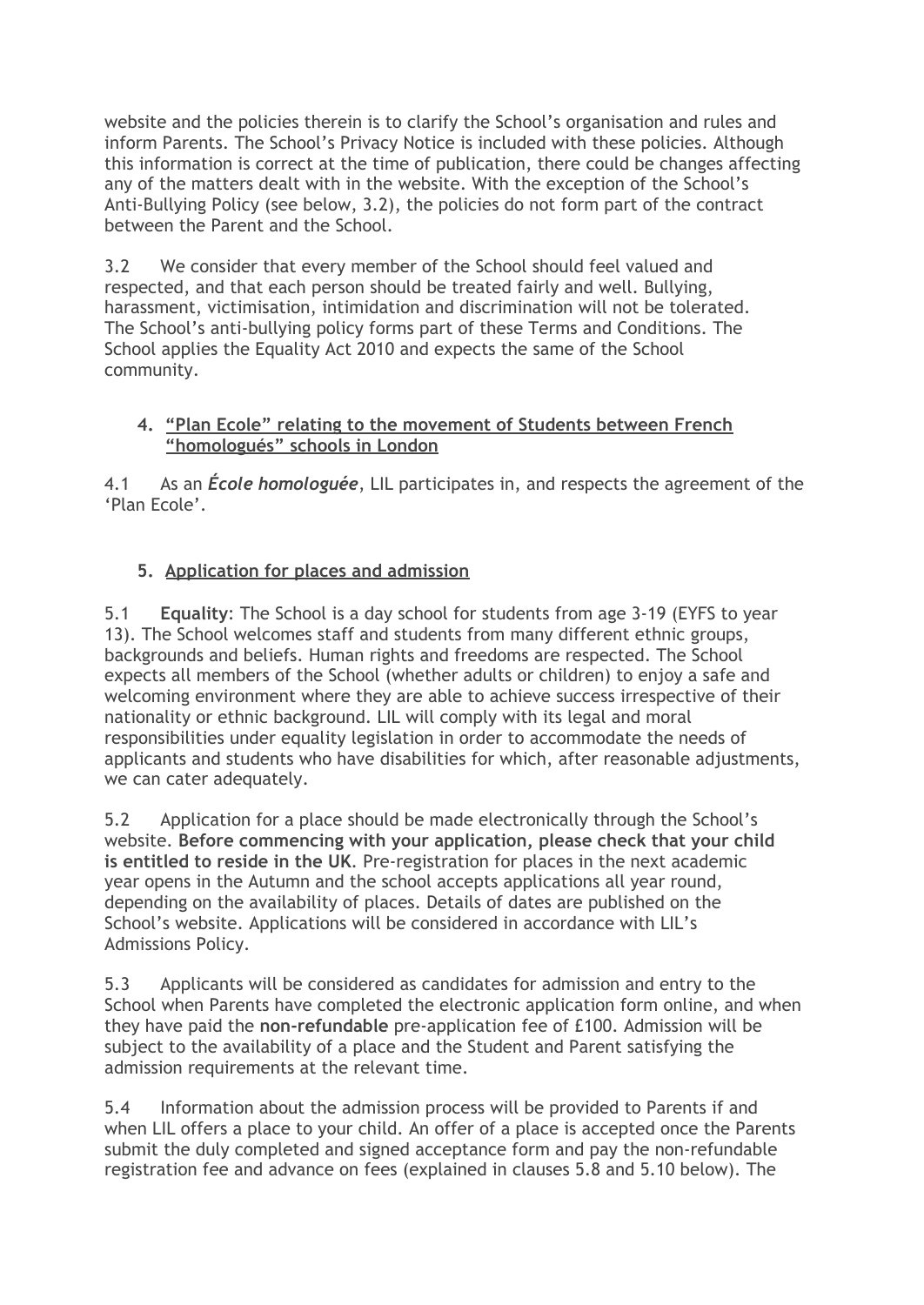acceptance form must be signed by all (and only) those with parental responsibility for the child. In the majority of cases this means the legal parents or/and guardians, whether together or separated.

5.5 **Admission** occurs when Parents accept the offer of a place and satisfy all the admission requirements (or conditions) which are set out in the offer letter (when the offer of a place will become unconditional). **Entry** occurs when the Student attends the School for the first time under these terms and conditions.

5.6 Parents consent to the School making enquiries of the Student's previous schools

- for confirmation that all sums due and owing to such schools have been paid. In the case of students transferring from a school member of the AEFE network, LIL will need to have received a 'certificat de radiation' or 'exeat' issued by that school before the child can be admitted to LIL. Parents also consent to LIL informing any other school or educational establishment to which the Student is to be transferred if any fees of LIL are unpaid. *A* 'certificat de sortie' or 'radiation' ('exeat') will be delivered by LIL if all fees due have been paid. This certificate is required by schools which belong to the AEFE network.
- for all other relevant information including safeguarding.

5.7 **Students who will not be living with their family** while attending the school may still apply, provided that the student is entitled to reside in the UK. They will be subject to a separate and selective admissions process. Families in this situation **must** contact the school directly prior to pre-registration. Only students over 16 years of age will be admitted in this category. The School reserves the right to withdraw its offer of a place at any time if the family has not disclosed all relevant information and complied with all the conditions below.

Should the School be in a position to offer a place in these circumstances, parents will need to confirm that they have taken into consideration the following important points:

- a) The School does not have or provide an accommodation function, nor does it provide recommendations for finding a host family. Parents will therefore need to find and make their own arrangements with a host family.
- b) All host families must be approved in accordance with the United Kingdom's strict child protection laws and safeguarding requirements. It is therefore essential that parents go through a specialist organisation.
- c) With the utmost regard for the well-being of the students, the School maintains that the separation from family can be very difficult for 16 year olds, who have a great need to be surrounded and supported. Parents should note that in the event of a problem or emotional discomfort, the School reserves the right to withdraw the place should it feel that it is in the best interests of the child, even during term time. This would always be done through full and thorough consultation with the family.

### 5.8 First registration fee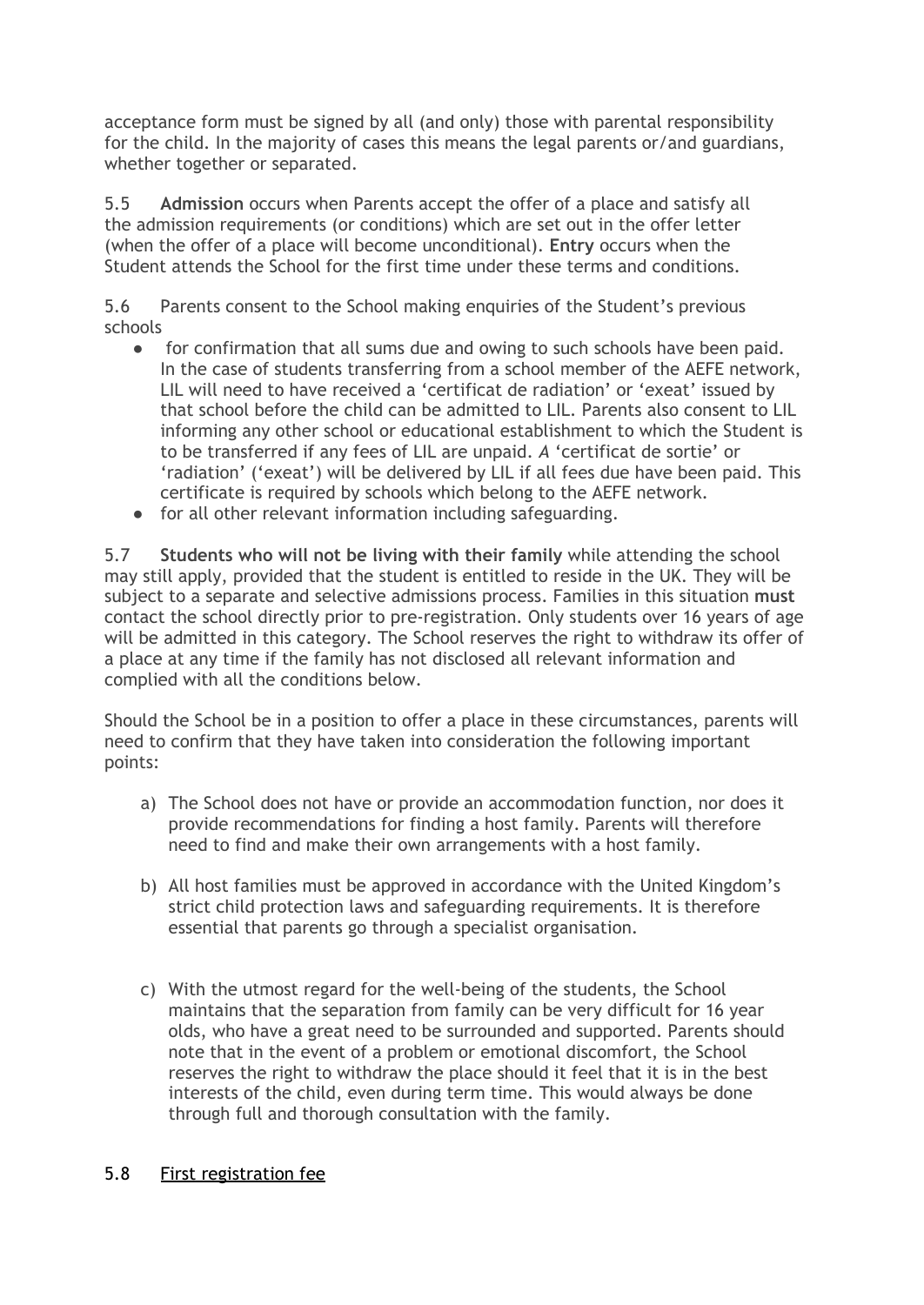**Normal fee**: A first registration fee of £1,250 is payable on acceptance of each new student place.

**Sibling discounts** are available to current as well as new families for new registrations.

- For the second child of a family registered at LIL the first registration fee is reduced to £1,000.
- For the third and each subsequent child of a family registered at LIL the first registration fee is reduced to £800 per child.

**CFBL Troisième special discount**: for students registering for Seconde the first registration fee is reduced to £800.

The first registration fee is not refundable.

#### 5.9 Admission during the course of a school year:

If a Student is admitted for entry during a school year, Parents will be asked for a first registration fee of £1,250 (subject to 5.8 above) and tuition fees for the whole current term, on acceptance of a place. Admission of the Student will be complete when the registration fee and term fees are paid and other admission requirements are satisfied (for example 'exeat' from current school).

In some cases, if the School offers you a place after the start of a term, because a place was not available at the start of term, it will invoice you for the term's fees on a pro rata basis rather than the full term's fees which would normally be due. This exceptional tariff will not be available when it is the family who selects to register their child during the course of a school term, in which case fees for the whole term will be payable. Likewise, no apportionment of fees will be made when a child leaves the School during a school term.

#### 5.10 Admission for the school year 2021/2022:

On acceptance of a place for admission in the 2021/2022 school year, Parents must pay £2,250 - representing £1,250 (subject to 5.8 above) registration fee and £1,000 advance on tuition fees and satisfy all other requirements or condition(s) set out in the offer for a place.

The advance on fees will be returned at the end of term 3 (April – July 2022) when all outstanding amounts for the year have been paid.

The fees due for the year are payable when invoiced by the School.

**If Parents wish to cancel the place at any time after accepting the place, all fees payable on registration, including the advance on fees will not be reimbursed, whatever the reason for the cancellation.**

**The School banks with HSBC and the details are: Sort code: 40-03-21 Account number 42155451 IBAN: GB83HBUK40032142155451**

**Please include your name as reference when you make the payment.**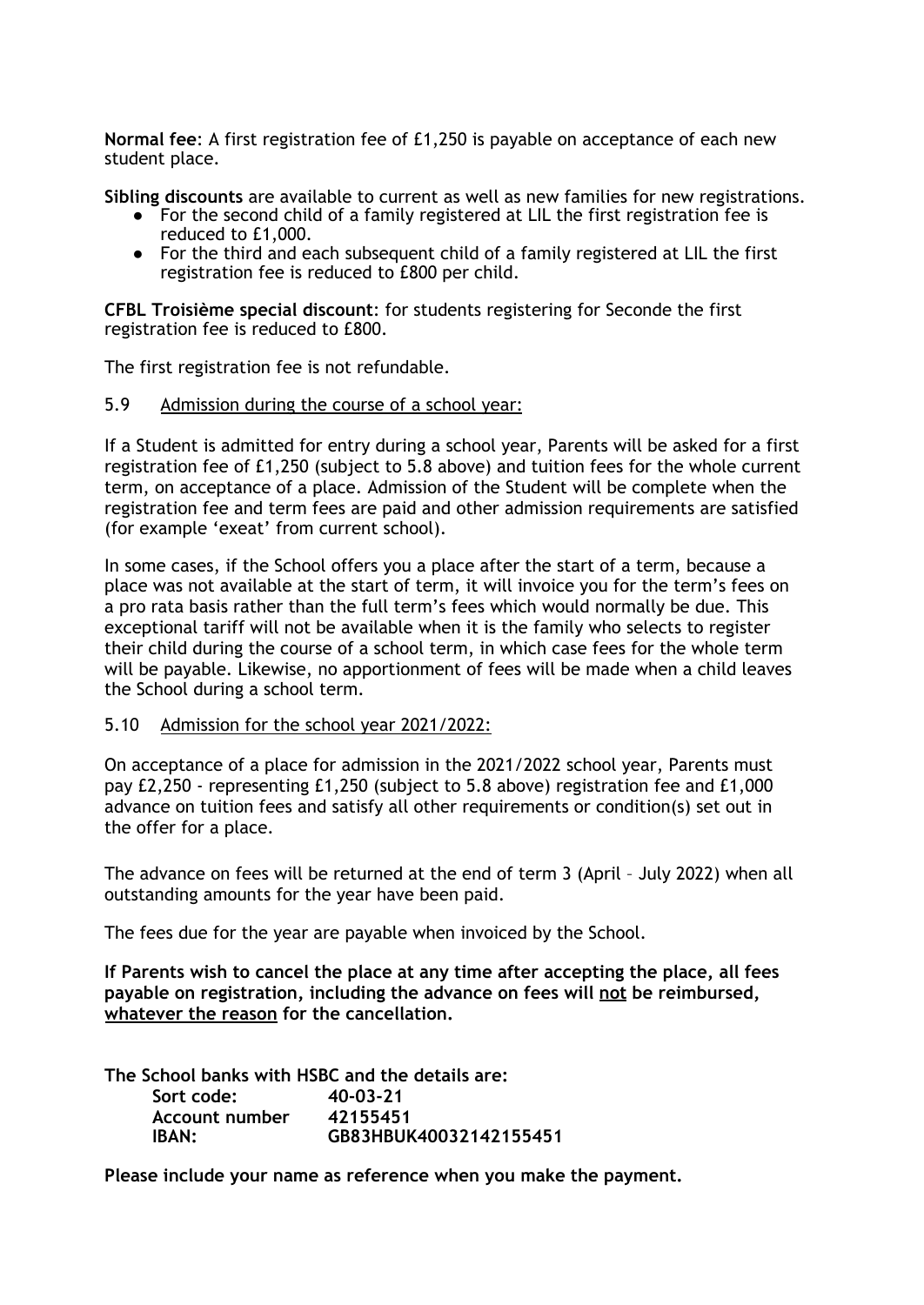5.11 The allocation of a place in a year group will take into consideration the Student's age and/or school records and, for students transferring from a school accredited by the *Education nationale*, the advice of the *conseil de classe* or *de cycle.*

# **6. Re-registration (when applicable)**

6.1 Parents whose children are registered with the School will be requested to confirm whether they wish for their child to remain for the next school year. Re-registration of your child will typically take place between November and January each year through a web link provided by the School.

#### **6.2 By re-registering a child, Parents confirm they have read and accepted these terms and conditions and the School fees published by the School on its website for the relevant school year (and sent by email to Parents).**

6.3 Re-registration will require the payment of an advance of £1,000 for the fees of the next school year. The £1,000 advance is due by 1 February. Families receiving financial aid from the French '*Bourses Consulaires*' or the French Scholarship Foundation (FSF) may contact the school to discuss this.

6.4 Failure to confirm or pay the advance due when required may result in the place for a child not being held.

6.5 The "*conseil de cycle"* for the primary or class council or "co*nseil de classe" for* the secondary will confirm the transfer to the next year group after consultation with Parents.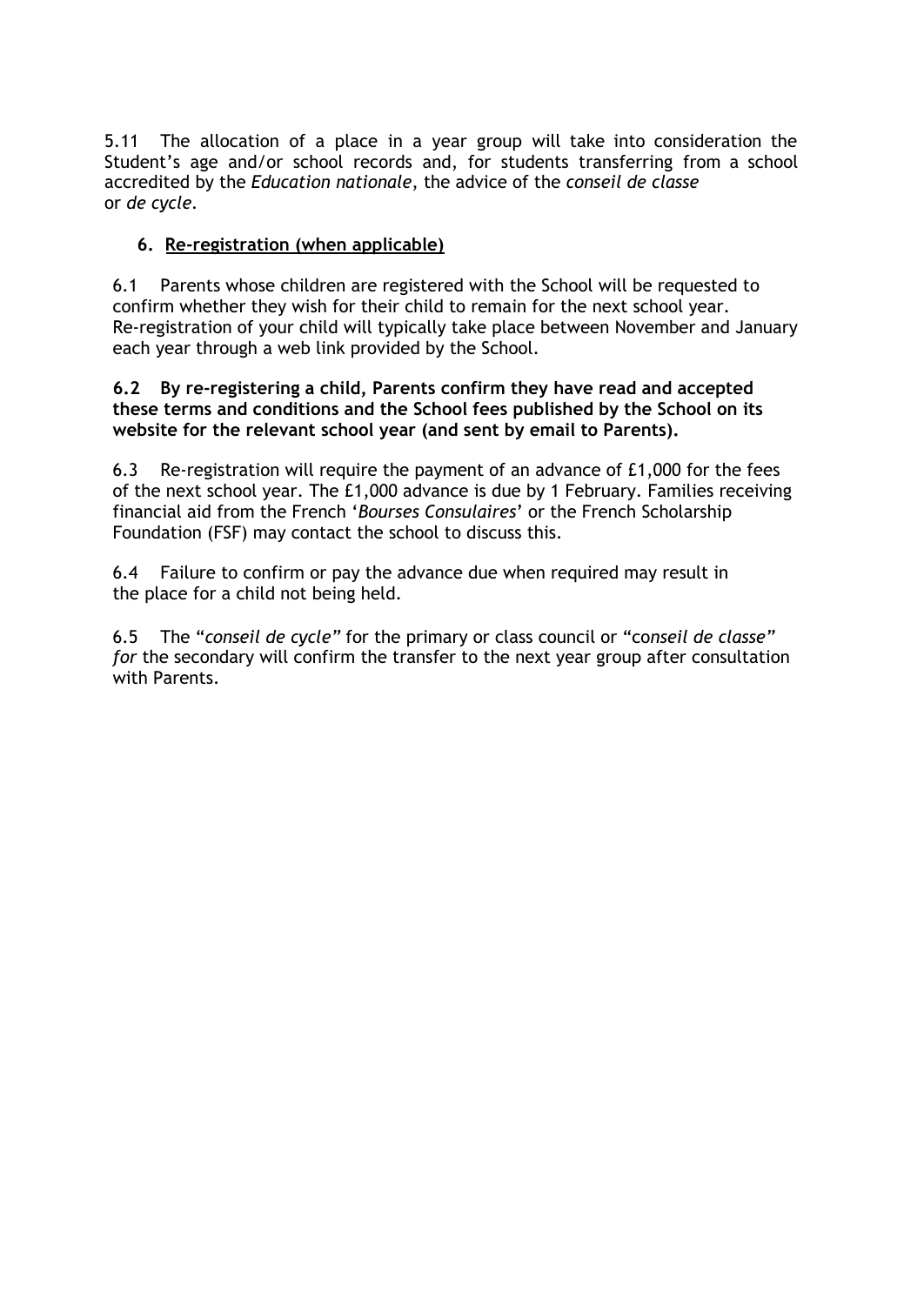# **7. School Fees**

For the purpose of these Terms and Conditions, the term "School Fees" includes the following: annual tuition fees (comprising mandatory lunch, and if relevant, digital device), registration fees, after school programme fees, fees for extras such as equipment or books purchased by the School, exam fees, charges arising in respect of educational visits and damage where the Student alone or with others has caused wilful loss or damage to school property or the property of any other person.

7.1 Annual tuition fees are published on the School's web site and are communicated to Parents by email.

7.2 The fees will be reviewed annually and may be increased by such amount as the School considers reasonable. The School shall endeavour to give reasonable notice of any increase in annual fees and in any event shall give Parents notice of the following school year fees before the annual re-registration process (Clause 6).

7.3 The French Consulate in London grants means-tested bursaries to French Students subject to certain conditions. Families must apply to the French Consulate directly. The French Consulate will pay any bursary awarded directly to the School on behalf of the Parents.

7.4 The French Scholarship Foundation (FSF) offers financial assistance to families with pupils at *Collège français bilingue de Londres (CFBL)* and *Lycée international de Londres Winston Churchill.* Having benefited from a donation, FSF can now broaden its actions to help pupils continue their education in those schools. Families from both schools, with financial needs, may submit an online application at the following address: <http://fsfoundation.org.uk/how-to-apply/>

The Foundation handles all applications in an impartial and confidential manner. Please check the financial assistance policy on the FSF [website](http://fsfoundation.org.uk/how-to-apply/).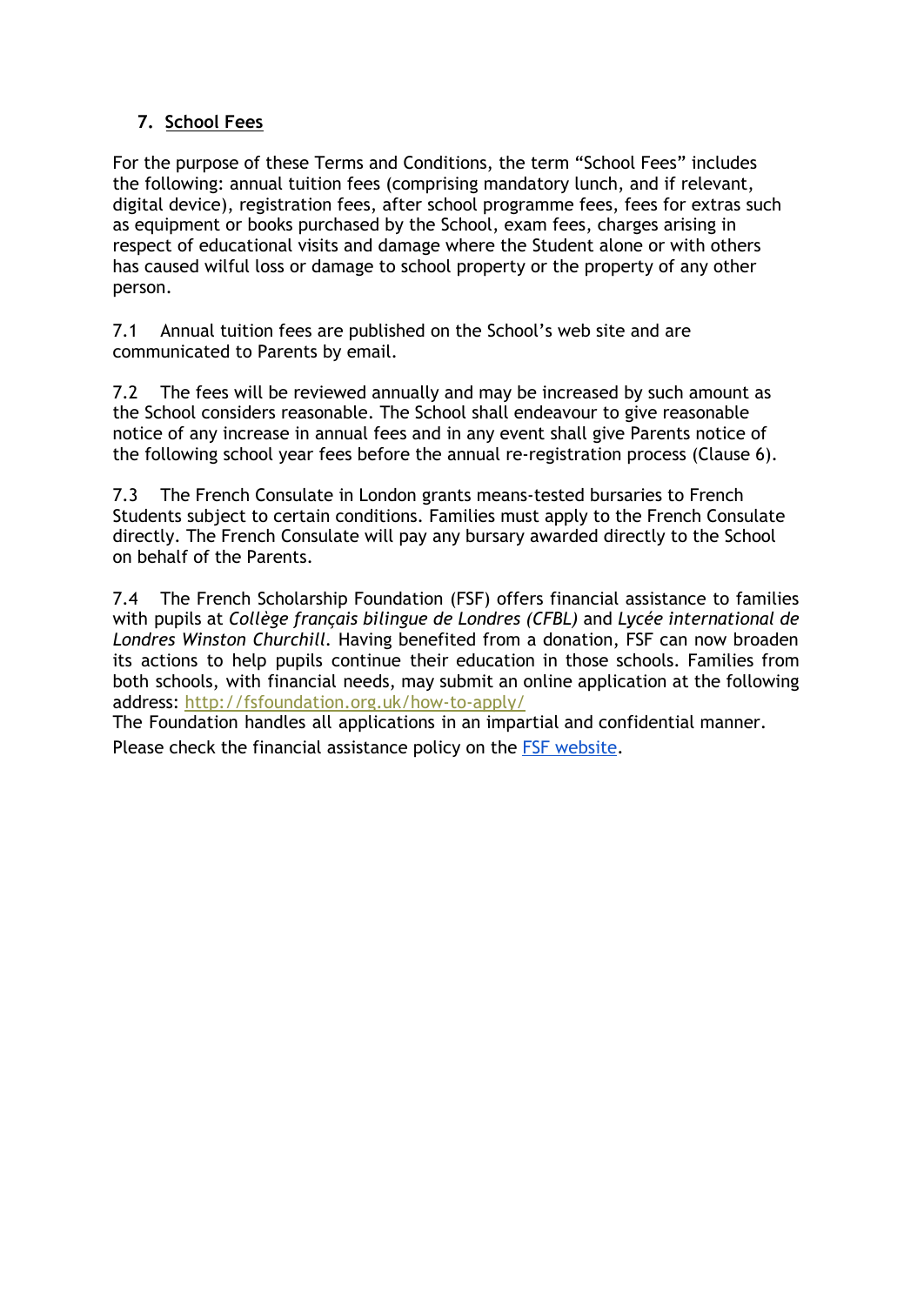## 8. **Payment of Tuition Fees**

8.1 Tuition Fees are billed annually in May and are payable in 10 monthly instalments from 1 July until 1 April. This pattern is the default option. By way of example, the following table illustrates how school fees of £14,000 would be collected:

| Date in     | Instalment number        | Amount    |
|-------------|--------------------------|-----------|
| 1 June      | #1                       | £1,500    |
| 1 July      | #2                       | £1,500    |
| 1 August    | #3                       | £1,500    |
| 1 September | #4                       | £1,500    |
| 1 October   | #5                       | £1,500    |
| 1 November  | #6                       | £1,500    |
| 1 December  | #7                       | £1,500    |
| 1 January   | #8                       | £1,500    |
| 1 February  | #9                       | £1,500    |
| 1 March     | #10                      | £1,500    |
| July        | Advance payment returned | $-E1,000$ |
|             |                          |           |
| Total       |                          | £14,000   |

8.2 **Payment by termly invoice:** Please contact the finance department on payments@lyceeinternational.london. Employers, for example, may want to make use of this arrangement. Tuition fees are due in full prior to the start of each term.

| Term                                                   | Invoice issued | Tuition fees due |
|--------------------------------------------------------|----------------|------------------|
| Term One (September -<br>December) 45% invoiced        | 15 May         | 15 June          |
| Term Two (January - March)<br>27.5% invoiced           | 15 October     | 15 November      |
| Term Three (April - June/Early<br>July) 27.5% invoiced | 1 March        | 1 April          |

Re-enrolment: The £1,000 advance payable on re-enrolment is due by 1 February. (6.3 above.)

8.3 **Payment of fees by a third party:** An agreement with a third party (e.g. employer, grandparent, step-parent without parental responsibility) to pay the fees or any sum due to the School does not release the Parents from liability if the third party defaults, nor does it affect the operation of any other of these Terms and Conditions unless an express release has been given in writing by the COO. The School reserves the right to refuse a payment from a third party.

8.4 Fees are due for the whole term, even if the Student attends only part of a term. This means, for example, that fees will not be refunded or waived if the Student is absent through long illness or temporarily or permanently expelled from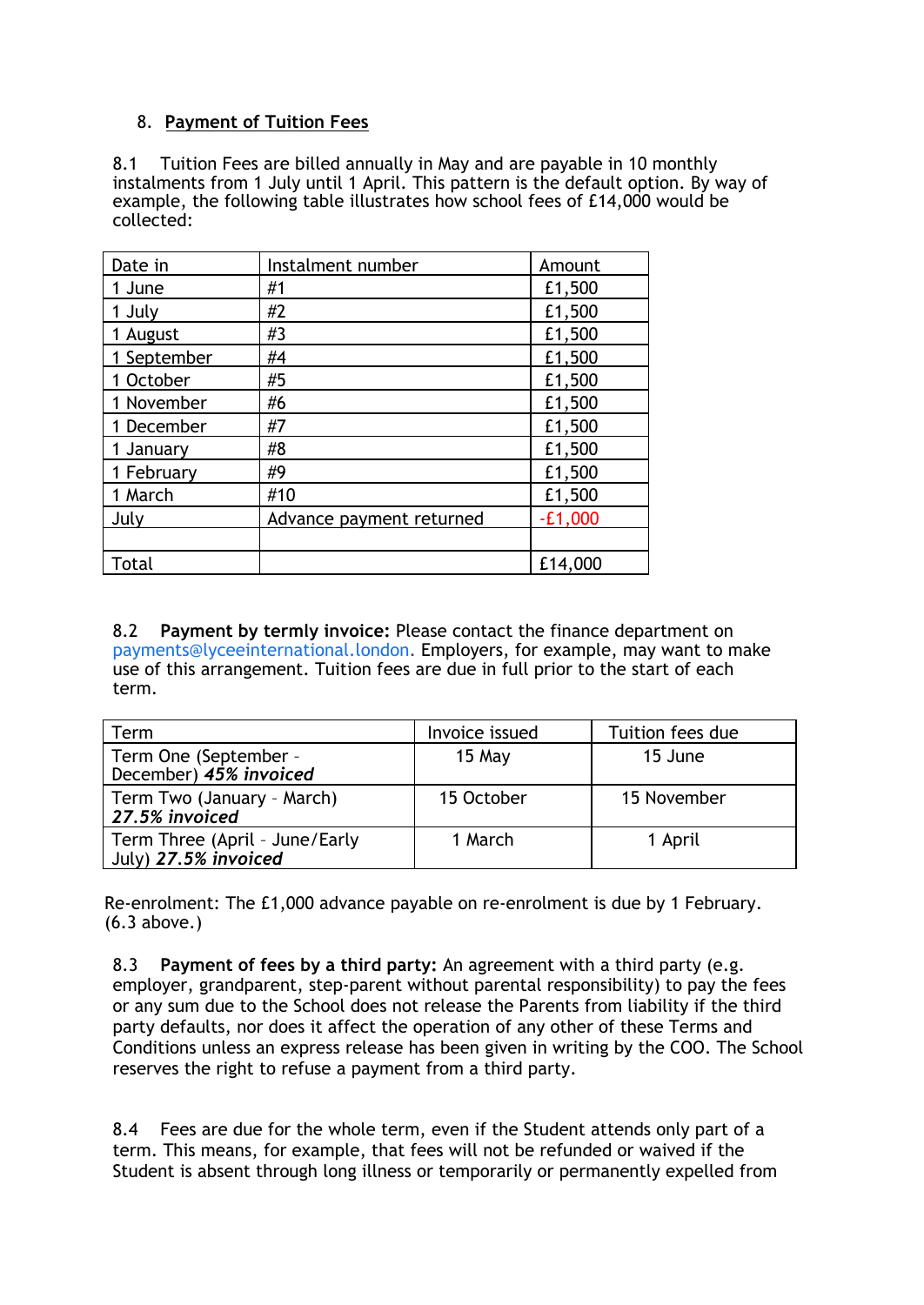the School, a term is shortened or vacation extended, or if the School is temporarily closed due to adverse weather conditions (see also force majeure clause 23). An unauthorised absence at the start of a term will entitle the School to keep the fees for the whole term.

8.5 If a child has been awarded a bursary (*bourse scolaire)* by the AEFE or FSF, Parents will be liable for the balance of fees due after taking into account the amount of bursary allocated to the child. Should the AEFE or FSF decide to withdraw or reduce the amount of bursary allocated to your child, the Parents will be liable to pay the amount of fees or other amounts invoiced by the School not covered by the bursar*y* (regardless of whether they have appealed to the AEFE or FSF for a review of their decision).

8.6 Childcare vouchers accepted towards school fees for nursery aged children.

8.7 After school programme fees may be paid using UK childcare vouchers. It is not possible to pay annual tuition fees with UK childcare vouchers except in EYFS/ Nursery.

8.8 Payments must be made by bank transfer or by cheque (bank charges are at cost of Parents) as directed in the invoice. The School does not accept cash.

8.9 The School reserves the right to suspend a Student (i.e. release a child home) on three days' written notice while fees remain unpaid. This suspension will not be noted in the Student's disciplinary record. The Student will continue to have Internet privilege but the School is not obliged to provide any lessons or tuition by distance. If the Student is suspended due to unpaid fees for a period of 28 days, he or she will be deemed to have been withdrawn from the School by his or her Parents.

8.10 The School may withhold any information or a character reference while the fees remain unpaid but will not do so in a way that would cause direct, identifiable and unfair prejudice to the legitimate rights and interests of the Student.

8.11 The School will levy an administration charge of £50 for a late payment or dishonoured cheques (referred to drawer or stopped). A late payment of more than thirty days will incur an administrative charge of £50 plus 1% per calendar month of interest of the amount due. In case of part payment of fees without the School's consent, the late payment charge will apply to the unpaid balance of fees.

### **9. Unpaid fees**

9.1 The LIL Finance department will contact you if you have not paid the fees by the due date of the instalment plan or invoice.

9.2 Facilities for payment can be proposed, at the School's discretion, to parents who have financial difficulties during the current school. The School does not offer credit facilities.

9.3 No student shall be admitted into the school at the start of an academic term if all fees have not been settled in full from the previous completed term.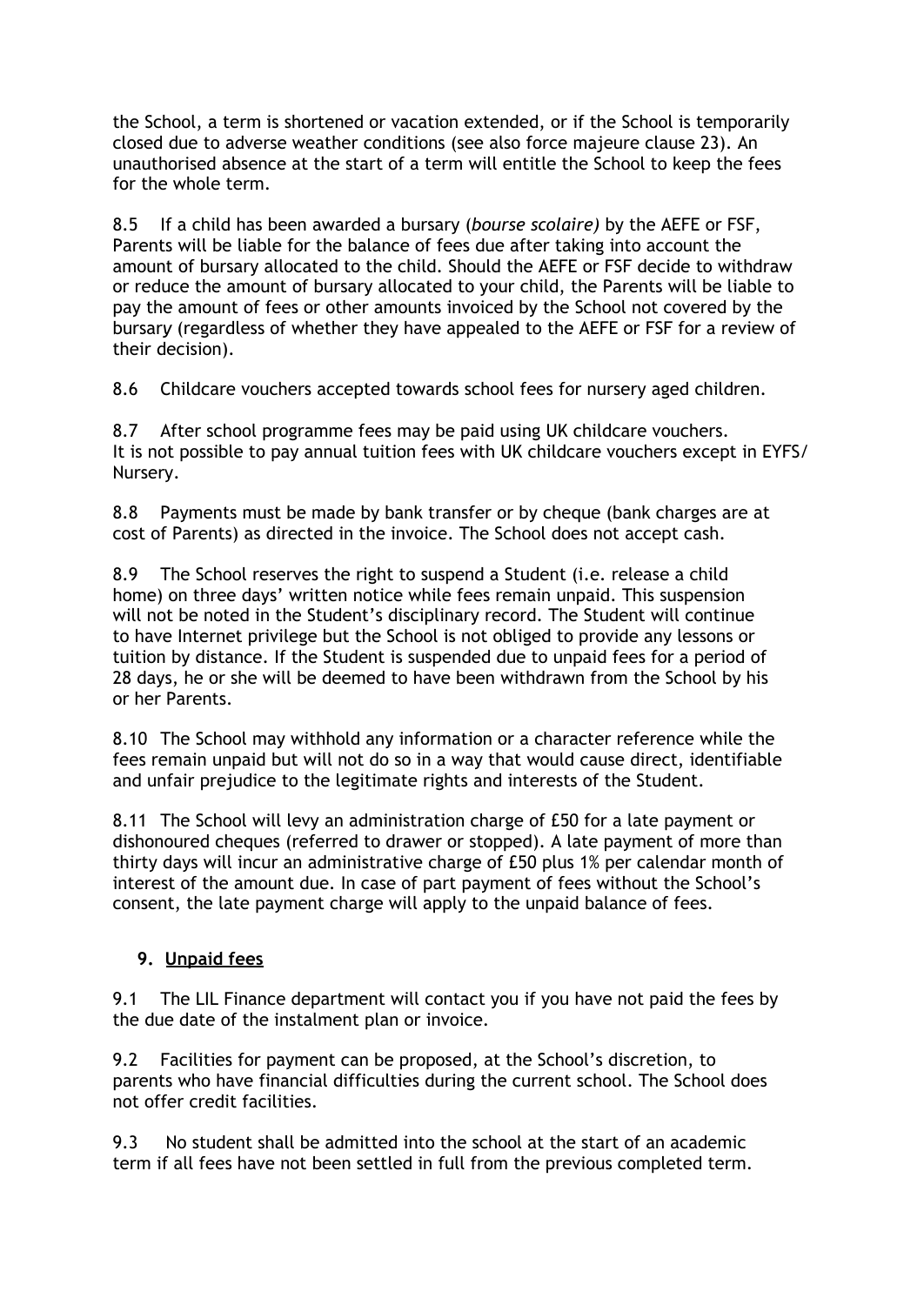9.4 Where fees remain unpaid and there is no attempt from the family to settle the outstanding amount, the School may take legal action in order to recover the amount outstanding as well as any fees incurred in taking such action.

## **10. Parental/Guardian Obligations**

10.1 In addition to the obligations included elsewhere in these Terms and Conditions, Parents/guardians undertake to adhere to the school's mission and values and co-operate with the School and School staff in good faith, particularly including:

- maintaining a constructive relationship with School staff (including in instances where the School is exercising its rights and performing its obligations under this contract);
- encouraging the Student in his or her studies, and giving appropriate support at home;
- keeping the School up-to-date and informed of matters which affect (or may affect) the Student including circumstances which arise at any time that affect (or may affect) the Parents' ability to pay the fees and ensure that all details or other information notified or otherwise disclosed to the School about Parents and/or the Student are accurate, truthful and not misleading and that relevant details and information (or changes to it) are not withheld;
- being cooperative and providing assistance to the School so that the Student can participate and benefit from the School's provision of education; and
- attending meetings and otherwise remaining in contact with the School regarding matters which are relevant to the Student.

10.2 Parents accept responsibility for the Student while off the School's premises (unless he or she is taking part in a school activity under our supervision).

10.3 If Parents have cause for concern as to a matter of safety, care, discipline or progress of the Student they must inform the School without delay. Complaints should be made in accordance with the School's Complaints Procedure (published on the School's website and available upon request).

### **11. Health and medical or other special needs**

11.1 Parents will be asked to complete a confidential medical information form at the start of the School year (and before registration of their child in case of special needs) and inform the Head in writing if the Student develops any medical condition of which the School should be made aware.

11.2 If your child has special needs, **you must discuss it with the Head before you register your child or as early as you are able to if a need arises later**. If the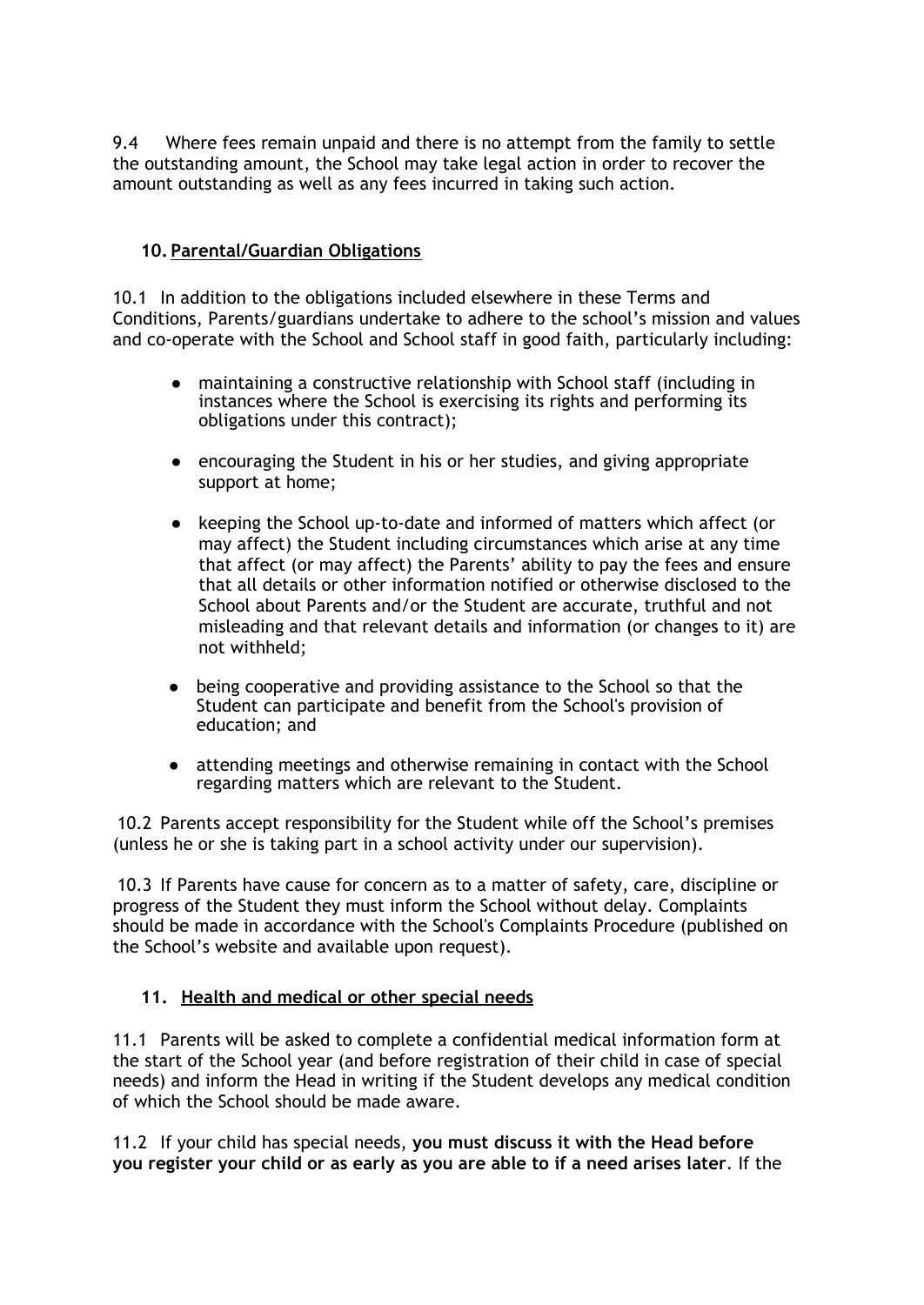School can accommodate your child, a "*projet d'accueil individualisé*" will be agreed with the Head.

11.3 Parents authorise the Head and the School to consent on their behalf to the Student receiving emergency medical treatment including blood transfusion, general anaesthetic or operation by the National Health Service if Parents cannot be contacted in time.

11.4 While the Student attends the School, the Head and the School's designated safeguarding officer(s), shall have the right to disclose confidential information about a Student if either of them considers it to be in the Student's interest or necessary for the protection of other members of the School community. This information will be given confidentially and on a need to know basis. Further information is made available in the School's Policy on Safeguarding and Child Protection (published on the School's website).

11.5 Parents may be asked to withdraw a child if, in the professional judgement of the Head and the School's educational psychologist and after consultation with the Parents (and with the Student, if appropriate), the School is unable to provide adequately for the Student's special educational needs. The School reserves the right to charge for the provision of additional teaching or support agreed with Parents.

## **12. Behaviour and discipline**

12.1 We attach great importance to courtesy, integrity, manners, discipline and respect for the needs of others. It is the responsibility of the Parents that the Student attends School each day (see Clause 14), is punctual, works hard, is well behaved and complies with the School's Code of Conduct**.**

12.2 The Parents accept that the School will be run in accordance with the authorities delegated by the Governing Body to the Head. The Head is entitled to exercise discretion in relation to the School's policies, rules and procedures and will exercise those discretions in a reasonable and lawful manner and with procedural fairness when the status of the Student is at issue.

12.3 The Parents accept the authority of the Head and of other members of staff on the Head's behalf to take all reasonable disciplinary or preventative action necessary to safeguard and promote the welfare of the Student and the School community as a whole. The School Rules and School's Behaviour and Discipline Policy (published on the School website and available to Parents on request) apply to all Students when they are on School premises or in the care of the School. The Policy and the School Rules set out the disciplinary process and sanctions applied by the School.

12.4 **Expectations concerning parental behaviour.** A Parent (term which may include a carer or guardian) may be excluded from the school premises if the Head reasonably considers such exclusion to be in the best interests of the Student or of the School, in particular in case of a breach of the Parent/Carer Code of Conduct.

### **13. Suspension, exclusion and required removal**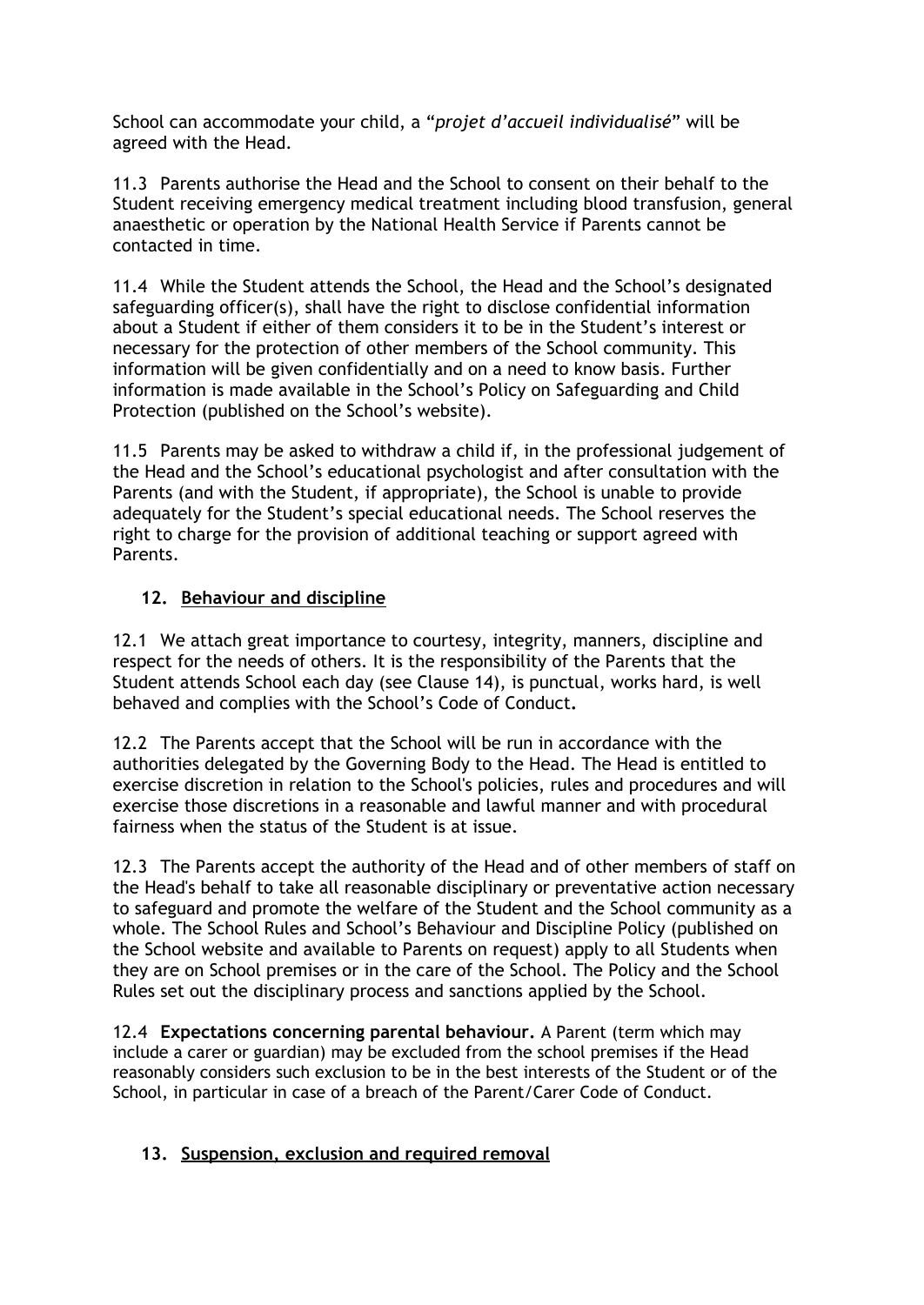13.1 The Head may at his or her discretion suspend, or in serious or persistent cases, expel a student from the School. In reaching this decision, the Head will consider the safety and wellbeing of the Student concerned, the rest of the School and the community at large. Such matters will be discussed privately with the parents.

13.2 The Head may at his or her discretion require Parents to remove their child from the School if the parents' behaviour or conduct or the behaviour or conduct of one of them is unreasonable; and/or adversely affects (or is likely to adversely affect) their child's or other children's progress at the School, or the well-being of School staff; and/or brings (or is likely to bring) the School into disrepute; and/or is not in accordance with their obligations under this contract and/or under the Parent/Carer Code of Conduct.

13.3 Should the Head exercise his or her right under 13.1 or 13.2 above, Parents will not be entitled to any refund or remission of fees or supplemental charges due (whether paid or payable).

13.4 The School Rules set out examples of offences likely to be punishable by suspension or expulsion. These examples are not exhaustive. All aspects of the Student's record at the School may be taken into account.

13.5 Parents acknowledge that any review of serious disciplinary matters or decisions taken by the Head under this Clause 13 shall be governed by the Complaints Procedure.

13.6 Please refer to clause 8.9 in relation to suspension of a Student's schooling for non-payment of school fees.

# **14. Students' attendance**

14.1 The School must be informed in writing of any reason for a Student's absence from School.

14.2 Wherever possible the School's prior consent should be sought for absence from the School. Parents whose children are of compulsory school age (5 to 16) are responsible for ensuring that their children attend school regularly. If they fail to do this, they may be guilty of an offence and can be given a penalty notice or prosecuted under section 444 of the Education Act 1996.

14.3 As stipulated in its Attendance and Absence Policy, the School is required in some cases to report unauthorised absences to the London Borough of Brent's Education Welfare Service. The London Borough of Brent may fine parents.

### **15. Additional costs**

Additional costs will be invoiced to Parents as they arise. Examples include external exam fees, educational visits, after school programme.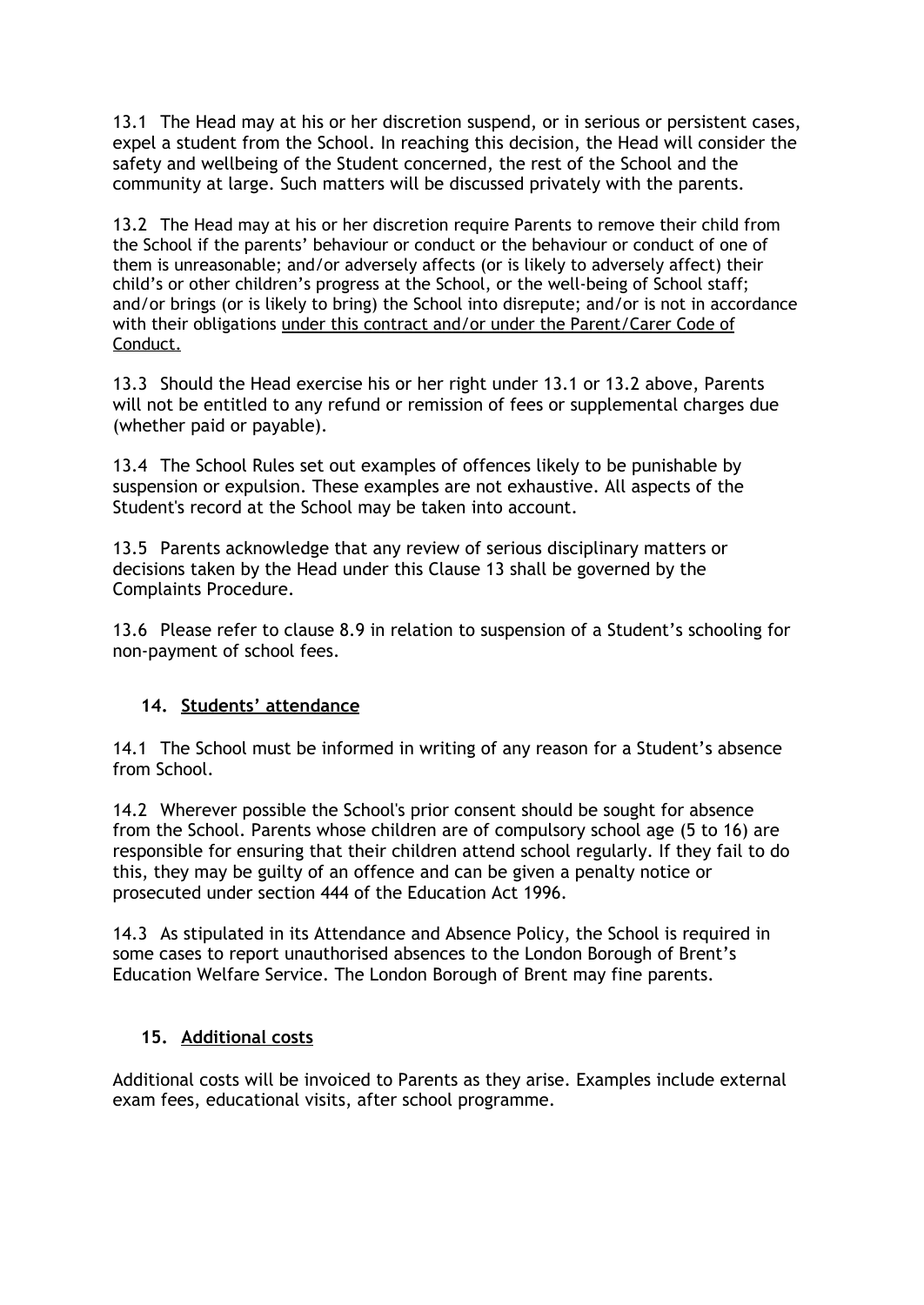A variety of educational visits will be organised for the Students. They are, in general, at additional cost to the Parents. All educational visits will require Parents' consent and will be subject to a separate agreement with the School.

# **16. Collection of Students**

Parents of primary students must collect their child at the time requested under the School Rules. Please see the Drop Off / Collection policy on our website for details. The School reserves the right to charge Parents a fee in the event that the School is required to care for a Student after school hours.

# **17. Students' Personal Property**

The School is not responsible for the loss or damage to Students' personal property. Students are responsible for the safe use of the School equipment which has been made available to them (sports equipment, computers, etc).

# **18. Insurance**

18.1 Parents must make their own insurance arrangements if they require cover for their child's person or property while at School or for the payment of fees due to absence of their child or closure of the School premises.

18.2 Unless proven negligent or guilty of some other wrongdoing causing injury, loss or damage, the School does not accept responsibility for accidental injury or other loss caused to a Student or Parent or for loss or damage to property.

18.3 **School-owned devices:** The school is not liable for the repair or replacement of lost or damaged devices. Parents of students in the secondary section are required to insure their child's iPad through an external company. Details will be provided at the start of the school year.

# **19. Confidentiality and Data Protection**

19.1 Parents consent to the School supplying information and a reference in respect of their child to any educational institution that they propose their child may attend, which requests a reference. Any reference supplied by the School shall be confidential. The School will take care to ensure that all information that is supplied relating to the child is accurate and any opinion given on his/her ability, aptitude for certain courses and character is fair. However, the School cannot be liable for any loss the Parent of their child is alleged to have suffered resulting from opinions reasonably given, or correct statements of fact contained, in any reference or report given by the School.

19.2 Parents consent to the School making use of information relating to your child (including photographs, video recordings and sound voice recordings), and (where appropriate) relating to the Parents, whilst the Student is at the School and after he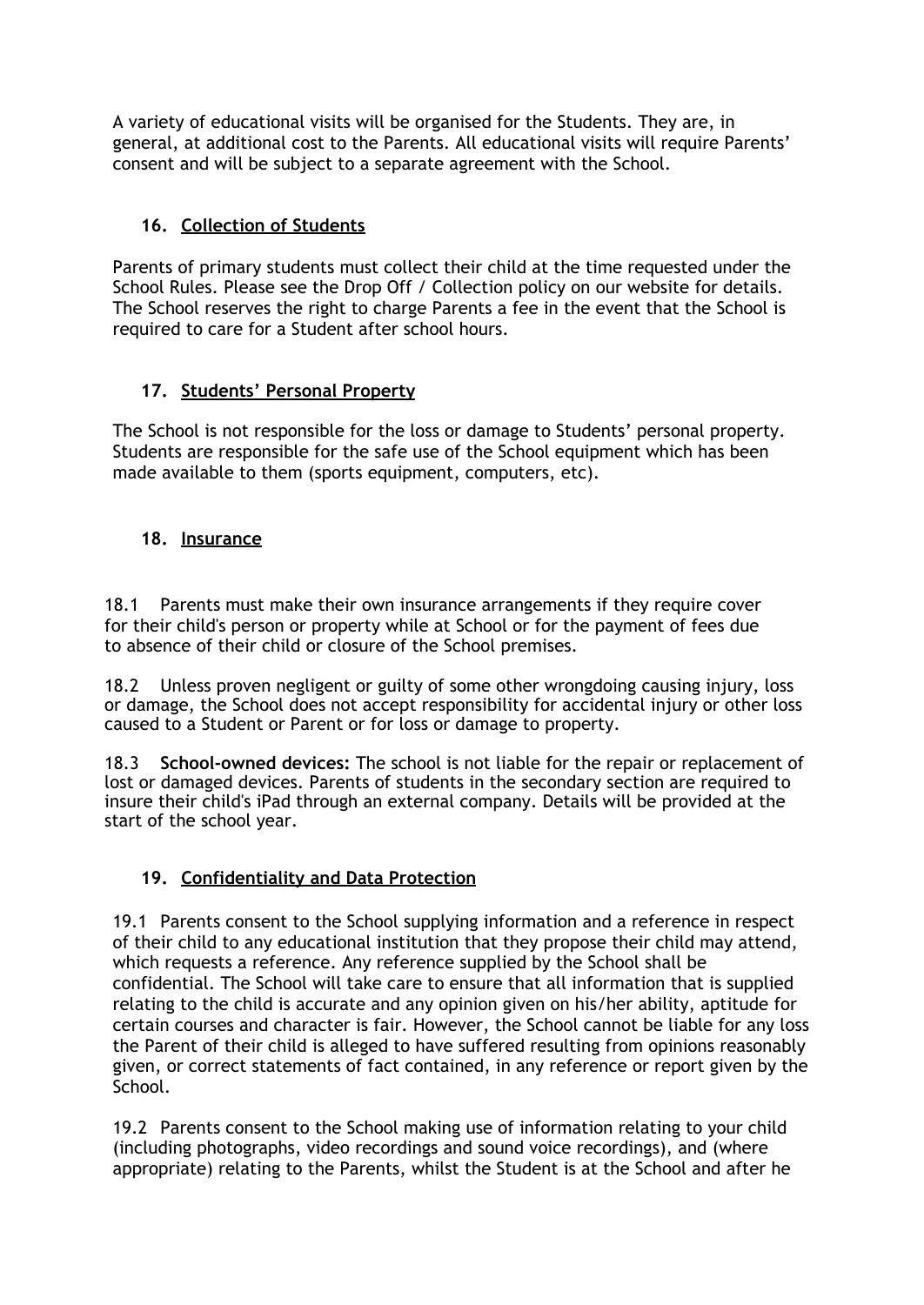or she has left for the purposes of: (i) managing relationships between the School and current Students/Parents; (ii) promoting the School to prospective Students/Parents; (iii) publicising the School's activities; and (iv) communicating with the school community and the body of former Students. In respect of (ii), (iii) and (iv), this includes use of such information by the School in or on the School's prospectus (in whatever format or medium), the School's website and any other media channels. Further information is available on the School's Data Protection Policy for Students. Families are given the option to opt out of this condition as part of the annual back to school paperwork.

19.3 Parents undertake to: (i) confirm (or update, online if necessary), when requested, such information (and/or documentary materials) about (or relating to) them and/or their child that is held by the School; and (ii) in any event, inform the School of any change to their own or their child's circumstances or to information about (or relating to) them or their child that has previously been notified to the School, including relevant contact details.

19.4 Parents acknowledge and agree that those persons who have parental responsibility for their child are entitled to receive relevant information about the child from the School (including school reports, correspondence and other materials relating to his or her progress, development and/or education generally). The School shall therefore disclose such information as a matter of routine to such persons unless the School is restricted from doing so by a court order (or similar direction) or by any other legal requirement or obligation (for example, under the Data Protection Act 1998).

19.5 The School will process personal data about Parents and their child in accordance with the General Data Protection Regulations. Parents consent to the School processing such personal data: (i) as set out in this clause, as may be amended from time to time; (ii) in order to comply with any court order or legal, regulatory or good practice requirement; and (iii) to perform our obligations under this contract, and where otherwise reasonably necessary for the School's purposes. The School's Privacy Notices are included with the School Policies on the website.

### **20. Communication**

The School communicates information to Parents by emails at the address(es) shown in our records. If you do not have an email address, you must contact the Head immediately. Parents undertake to keep the School up-to-date on any changes in their personal details, including change in email address(es).

# **21. Termination by the School**

21.1 The School shall be entitled to terminate this Contract by notice in writing without prejudice to its other remedies and without any obligation to return any fees paid to Parents if they are in material breach of any of their obligations under this Contract and have not (in the case of a breach which is capable of remedy) remedied the same within fourteen (14) days of a notice from the School requiring it to be remedied.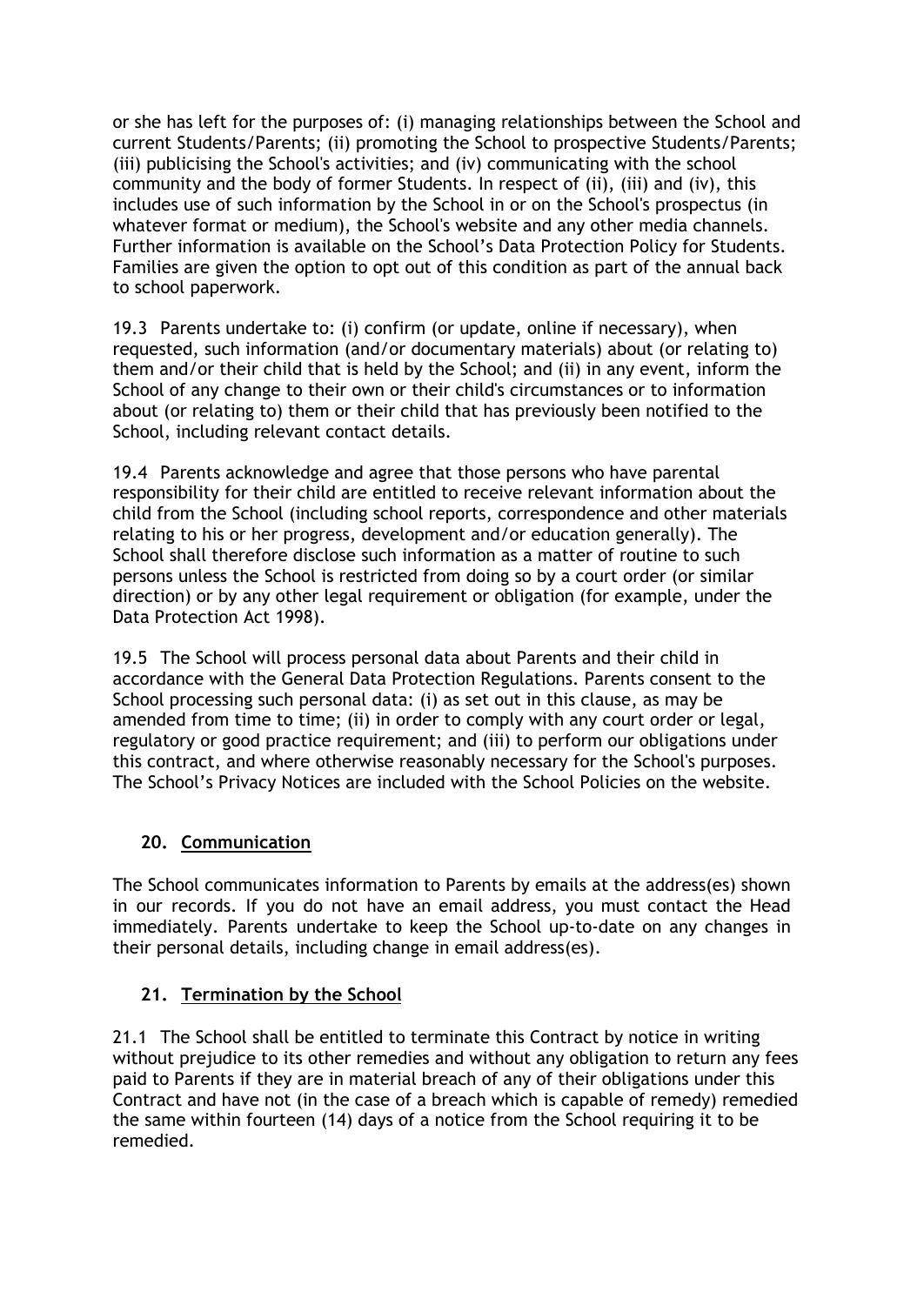For the purposes of illustration only (and without limitation), the following circumstances would typify what the School is likely to regard as a material breach entitling it to terminate this Contract:

- Failure to pay any fees on time on more than one occasion;
- Parents (as opposed to their child) acting in such a way as to give the Head cause to require them to remove their child from the School under this Contract;
- Any other circumstance where their child is expelled from the School in accordance with the terms of this Contract (including pursuant to the School Rules);
- A serious misrepresentation of facts or circumstances or withholding of information about Parents and/or their child or that is relevant to the provision of education by the School to their child (such as misrepresenting at any point in time, and whether by act, omission or withholding of information on your part, that they and/or their child is legally entitled to enter, reside and/or study in the United Kingdom when in fact you/they are not).

21.2 The School may at any time terminate this Contract forthwith by notice in writing (without prejudice to any of its other remedies) if a Parent (either or both of them):

- are unable, following the School's reasonable request, to demonstrate that they will be able to pay the fees as they fall due under this Contract;
- are otherwise unable to pay their debts as they fall due;
- $\bullet$  are the subject(s) of a bankruptcy petition or order; or enter into an individual voluntary arrangement.

21.3 In the case of a temporary disciplinary suspension of a Student, fees (or part thereof) advanced for the term will not be reimbursed. In the case of a permanent exclusion during the term, there will be no refund of the fees relating to the remainder of the term.

**21.4 The Head of School's discretion to require you (the parent/carer) to remove your child from the School.** The Head of School may in his/her discretion require you to remove or expel your child from the School if the Head of School considers that your behaviour or conduct (or the behaviour or conduct of one of you) is unreasonable; and/or adversely affects (or is likely to adversely affect) your child's or other children's progress at the School, or the well-being of School staff; and/or brings (or is likely to bring) the School into disrepute; and/or is not in accordance with your obligations under this contract, including under the parent/carer code of conduct or because we have a legal right to end the contract because of something you have done wrong.

### **22. Termination by Parents**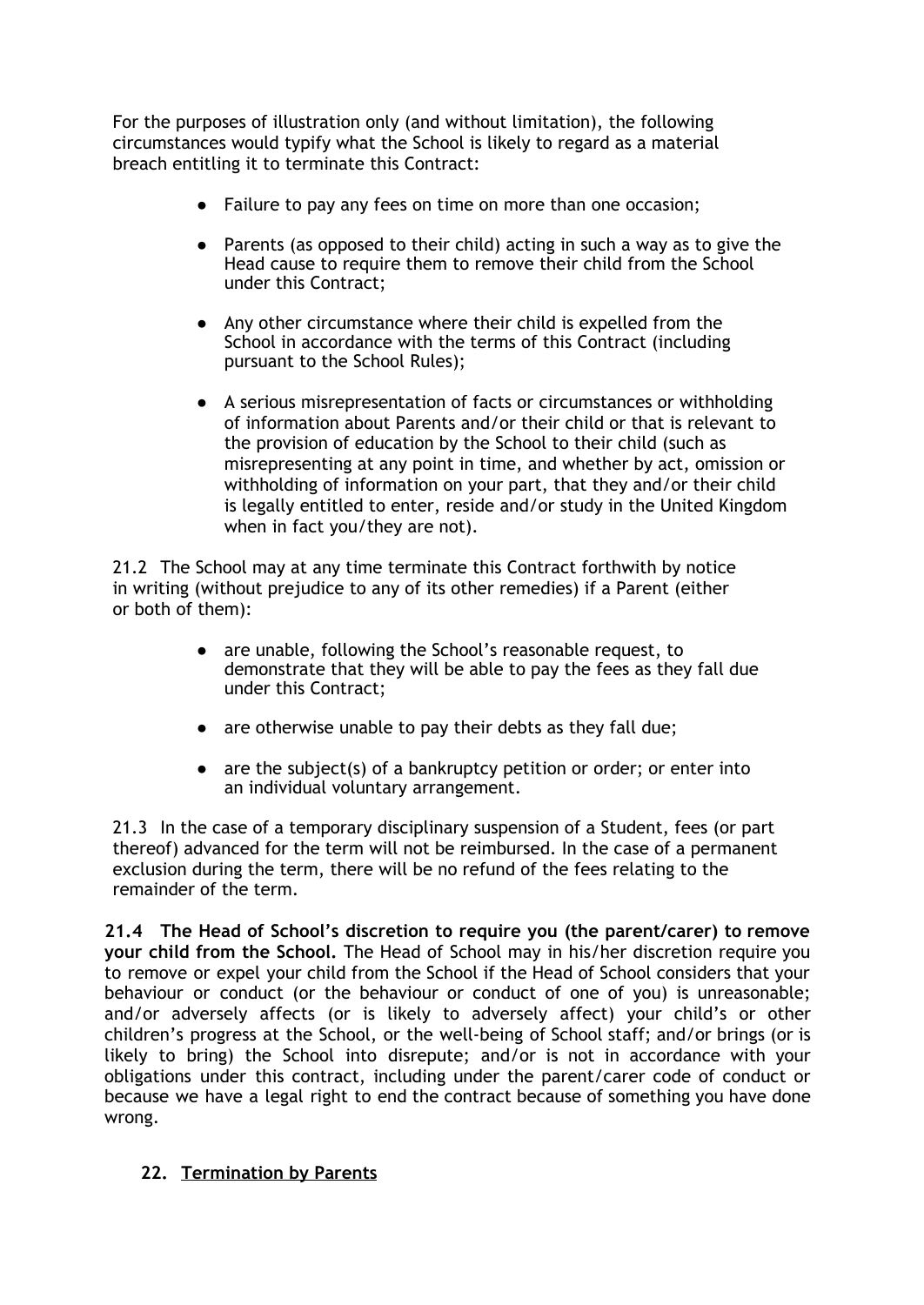22.1 Parents may terminate this Contract with effect from the next school year by not re-registering their child as provided under Clause 6.

22.2 During the course of a school year, the School must be notified in writing as soon as possible and at least 4 weeks before the end of term of an intention to withdraw a Student for the following term. Failure to do so will result in the full fees for the following term being due for payment regardless of whether the Student is already enrolled in the School at the time of withdrawal.

22.3 If Parents withdraw their child during the course of a school term, they must notify the School in writing, giving details of the school or educational establishment which the Student will attend. The School shall not refund any fees paid for the remainder of the term (and if unpaid in part or in full, the fees relating to the whole term will remain due).

22.4 If Parents fail to notify the School that they are withdrawing their child at the end of a school term as required under Clause 22.2, the School will be entitled to invoice them for the following term and the Student's absence will be construed as unauthorised absence until the School has been notified in writing of the Parents' wish to withdraw the Student and the School has been given details of the school or educational establishment which the Student will attend.

22.5 Parents may at any time terminate this Contract forthwith by notice in writing (without prejudice to any other remedies) if the School becomes insolvent or goes into liquidation or receivership or administrative receivership or is wound-up for any reason.

22.6 Should a student leave the School, except after Terminale, Parents are obliged to inform LIL of the name of the next school they will be attending. This requirement enables the School to fulfil its duty under the regulations of the Department of Education.

### **23. Force Majeure**

23.1 An event beyond the reasonable control of the School or the Parents is a **Force Majeure Event** and shall include such events as an act of God, fire, flood, storm, war, riot, civil unrest, act of terrorism, strikes, industrial disputes, outbreak of epidemic or pandemic of disease, failure of utility service or transportation.

23.2 **Notification:** If either the School or the Parents is prevented from or delayed in carrying out its contractual obligations by a Force Majeure Event, that party shall immediately notify the other in writing and shall be excused from performing those obligations while the Force Majeure Event continues.

23.3 **Continued force majeure:** If a Force Majeure Event continues for a period greater than 90 days, the party who has provided notification under clause 24.2 shall notify the other of the steps to be taken to ensure performance of its contractual obligations.